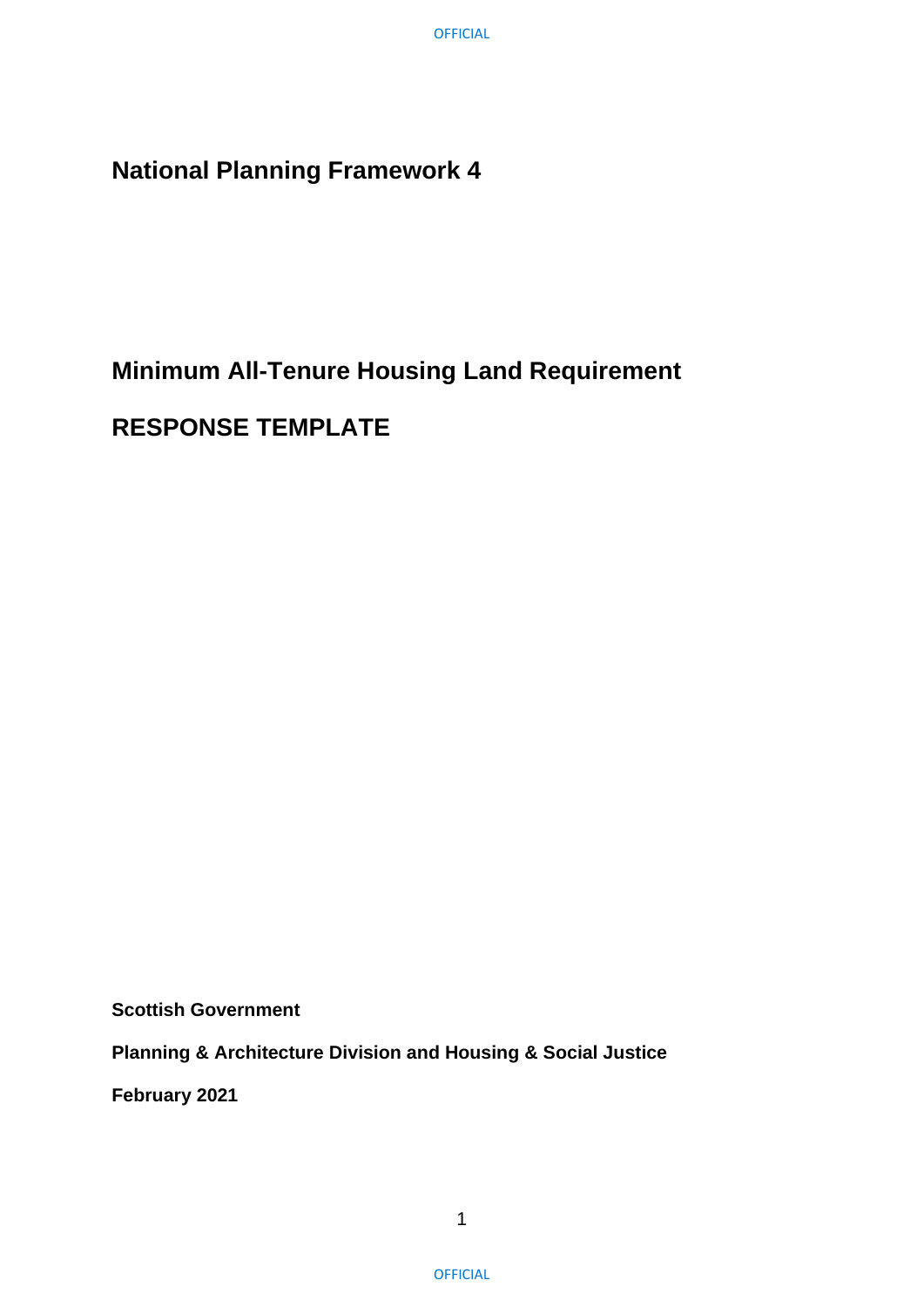#### OFFICIAL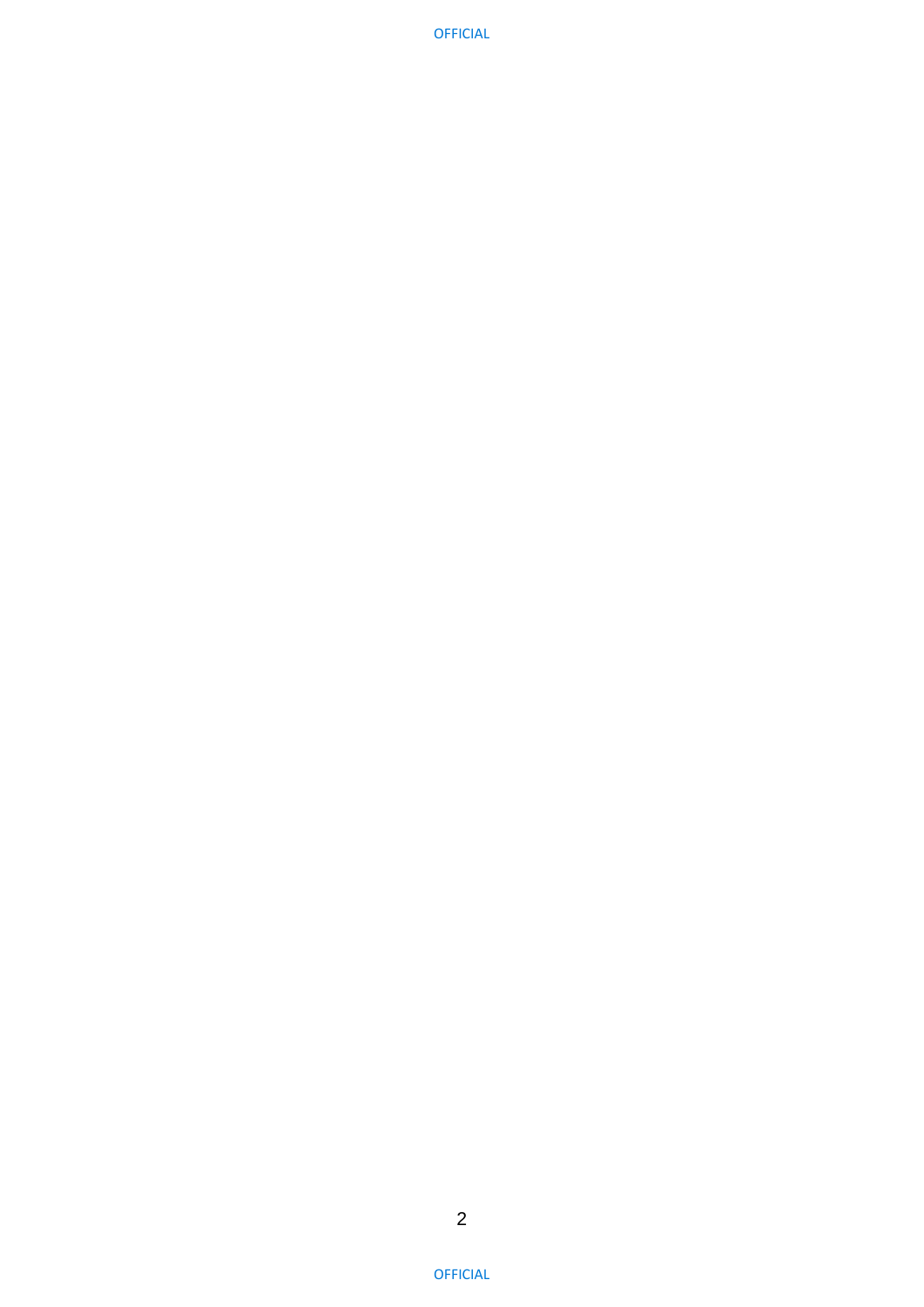## **PURPOSE**

The Scottish Government has produced initial default estimates of the 10 year minimum all-tenure housing land requirement for each local authority and national park authority. These are derived from three main inputs:

| Existing<br>Newly-<br>forming<br>housing<br>households<br>need |  | Flexibility<br>allowance<br>(%) | $=$ | Minimum all-<br>tenure<br>housing land<br>requirement |
|----------------------------------------------------------------|--|---------------------------------|-----|-------------------------------------------------------|
|----------------------------------------------------------------|--|---------------------------------|-----|-------------------------------------------------------|

The initial default estimates are set out in the Guidance and Method Paper that accompany this Response Template. They are a first step towards developing a Scotland-wide picture of the amount of land for housing that will be needed in the future to guide allocations in Local Development Plans (LDPs). They are a starting point for authorities to consider and input to in order to inform the final figures that will feature in the draft NPF4.

Authorities are being asked to consider the default assumptions for household projections and existing housing need, flexibility allowance and estimates and to make a case for adjusting them where there is clear and robust evidence and policy requirements do to so. The Guidance indicates how authorities should go about making the case for change and this template must be used to respond. The two should therefore be used in tandem. Please note that word limits set out in the template must be observed as closely as possible.

An Excel Calculator is also provided. It shows the default calculations and allows authorities to input adjusted data in three simple steps to produce locally adjusted estimates. If making a case for change, authorities must use the calculator and submit this alongside the template.

Prior to submitting the template to the Scottish Government for formal assessment, authorities are encouraged to discuss this with Scottish Government housing and planning officials and to seek any advice as they build a case. Requests of this nature should be sent to the following mailbox [\(NPF4housingland@gov.scot\)](mailto:NPF4housingland@gov.scot) in the first instance.

On completion, the response template and calculator should be submitted to the mailbox for assessment by Scottish Government housing and planning officials. The appraisal criteria that will be used are set out in the accompanying Guidance. A short Assessment Report will be written-up and this will contain the Scottish Government's decision.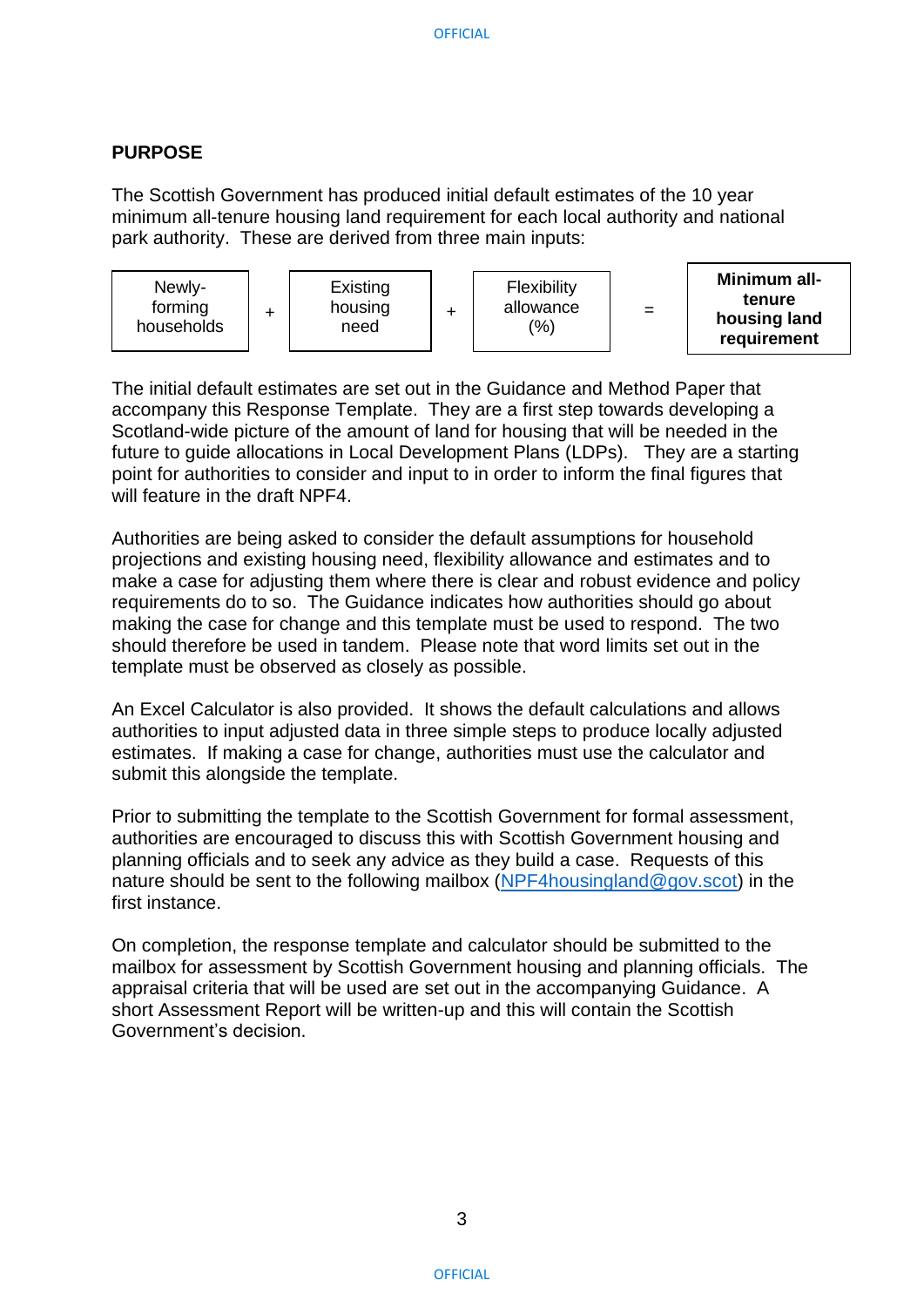#### **STEPS TO TAKE**

.

- **Step 1** Read the Guidance and Method Paper accompanying this template.
- **Step 2** Work with your Housing Market Partnership (HMP) and local stakeholders to consider and discuss the initial default estimates of the minimum alltenure housing land requirement.
- **Step 3** Use this response template to make a case for any adjustments you wish to make to the initial default estimates Note that the response template should be no longer than **12 pages** (excluding the cover sheets) and this will be observed by SG when assessing the templates.
- **Step 4** Discuss the template with SG housing and planning officials if that is useful.
- **Step 5** The response template should be signed-off by the Head of Housing and the Head of Planning or the equivalent senior official from each department.
- **Step 6** Submit the completed response template to the SG for consideration using the mailbox [\(NPF4housingland@gov.scot\)](mailto:NPF4housingland@gov.scot).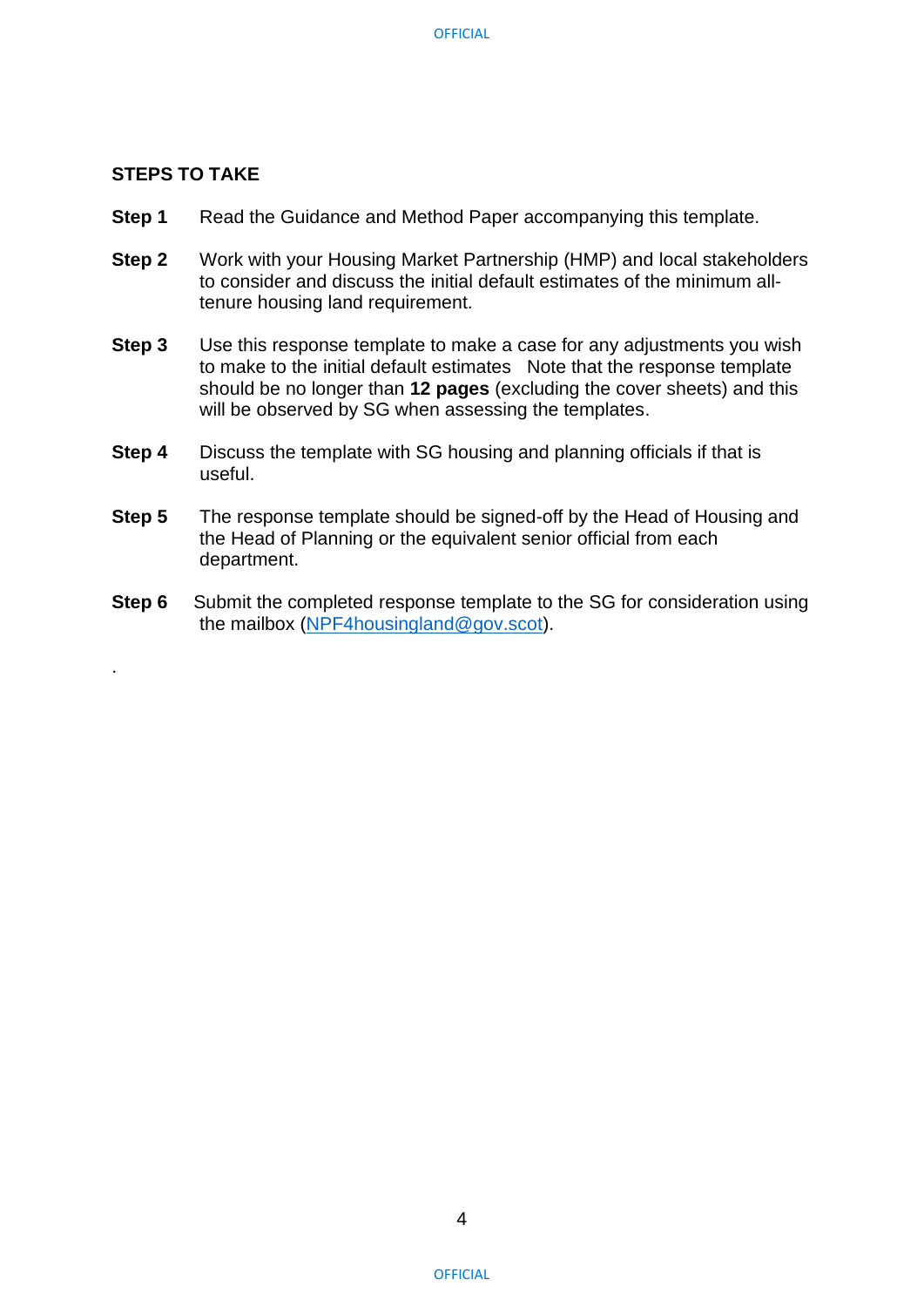#### **TEMPLATE PART 1 – Household Projections (Newly-Forming Households)**

Scottish Government proposes to use the National Records of Scotland (NRS) 2018 based principal household projections (HHP) to determine the minimum all-tenure housing land requirement for inclusion in National Planning Framework 4 (NPF4). These projections form part of the 14 stages in their calculator resulting in Dumfries and Galloway Council (DGC) requiring a minimum Tenure Housing Land Requirement (THLR) of 400 units over a ten-year period. NRS High Variant is 550 units.

Dumfries and Galloway Council's 2019 Local Development Plan 2 (LDP2) 2017- 2029 Housing Land Requirement (HLR) is 6,339 units. This was determined by the 2016 Housing Need and Demand Assessment (HNDA) deemed by the Centre for Housing Market Analysis (CHMA) to be robust and credible. The HNDA used the 2012 NRS HHP.

The NRS 2018 principle HHP rises until the year 2025 and then steadily declines from 2026. DGC consider that this does not account for past completion rates and the numerous policy drivers that will attract and retain people living and working in the region which will see a continued rise household numbers. These include:

#### Policy drivers

- DGC published 2019 Housing Land Audit (HLA) includes anticipated site programming for LDP2 allocated sites and major applications. Combining both for the region, it anticipates 8,743 will be completed of which 4,047 units being completed over the next 7 years and a further 4,696 beyond.
- Affordable Housing makes up a significant proportion of housing development within the region. DGC Strategic Housing Investment Plan (SHIP) aims to deliver 1,886 affordable homes throughout the region over the next 5 years. There has been a clear upward trajectory of affordable houses being delivered in the region, as demonstrated by past completions in the Housing Land Audits.
- Scottish Government Housing 2040 paper outlines a new ambition to deliver 100,000 affordable homes (average 10,000 annually) by 2031/32 throughout Scotland which will make an important contribution to tackling child poverty and continuing work to end homelessness. However, the significantly low NPF4 proposed housing figures (14,189 annually) casts doubt on how this target could be reached. In addition, the initial default estimate need and demand annual figure of 11,275 would result in a unrealistic 1,275 private tenures for the country after deducting the above annual affordable housing target.
- NPF4 Position Statement outlines action to support housing development in rural areas, helping to stem rural depopulation and supporting communities to thrive. The impact of the proposed NPF4 numbers will make it difficult for rural authorities to support housing development in rural areas.
- Scottish Government document 'A Scotland for the Future' outlines the shift in working patterns with a significant increase in home working for many and changed the way we think about travelling to work. This provides opportunities to attract and retain people in areas that were facing depopulation. However, this is dependent on the necessary infrastructure being in place to support remote working. The proposed figures would jeopardise this.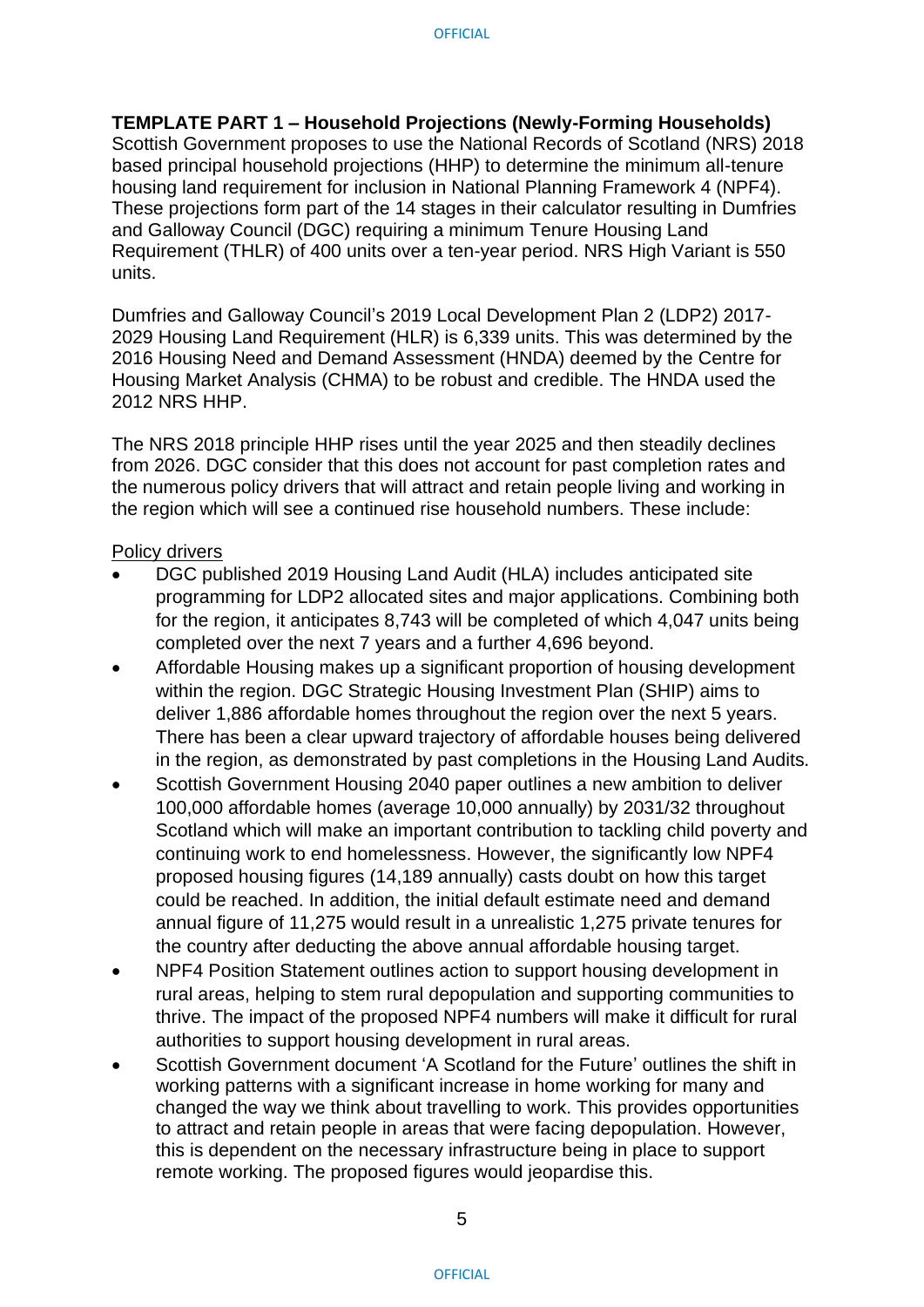- The 'Scotland for the Future' document states that "rural and remote areas tend to have higher fertility rates" than cities. In terms of NHS Board Areas, Dumfries and Galloway has the 5<sup>th</sup> highest fertility rate and would suggest that a significantly decreased HLR has not taken account of this.
- Scottish Government aim to prevent and end homelessness and eradicate rough sleeping and therefore more support and solutions such as increasing accommodation options are required, not decreasing.
- Due to the region's outstanding beauty and quality of life, we expect demand for housing to rise given the impact Covid-19 has had on our lifestyles.
- Dumfries and Galloway is 1 of 5 regions involved in Borderlands Inclusive Growth Deal which estimates the delivery of approximately 5,500 job opportunities and will attract workers and families to the area as well as keeping them within the region. This suggests more homes will be required above what current completion rates have been, not significantly less.
- A South of Scotland Regional Economic Strategy is being prepared with the aim of growing and developing a stronger, fairer, and more sustainable economy that results in a vibrant, prosperous region with thriving and distinct places. This suggests more homes will be required above what current completion rates have been, not significantly less.

### Past Completions

- The NRS lists our region as having 2,966 completed units using NB2 data. Our Housing Land Audits between 2010 and 2019 confirm there has been 3851 over the same period. A difference of 855 units.
- Past completions averaging 385 units over same 10-year period compared with NRS 40 units demonstrates significant disparity.
- DGC published 2019 Housing Land Audit lists 265 completed housing units which equates 225 units more than the proposed annual THLR.

### Summary

DGC anticipates an increasing trajectory for household projections from 2022 to 2037. As a result, both the NRS principle and high variant housing projections are considered dangerously low. They conflict with national and regional policy aspirations to significantly invest in the South of Scotland, to repopulate rural areas and they ignore past completion data. It sends a message to potential investors and property developers that there is no demand for significant housing development which is an inaccurate and damaging message. In the absence of a recent HNDA, a recommended alternative set of stakeholder agreed household projection figures have been determined and explained below for this stage of the NPF4 process.

## **Recommend Adjusted Household Projection**

The Council are proposing to build on the 2018 NRS principal household projections figures by applying our lowest annual completion data (257 units in 2017-2018) over the past 10 years as outlined in our HLA.

Method - Add 257 units to the NRS 2018 principal household projection figure for year 2022. Apply compound increase calculation by applying 257 units to each subsequent year to 2037. This method contributes to what is considered a more accurate minimum THLR (4250 units) for our region. Figures are detailed below and in adjusted excel calculator.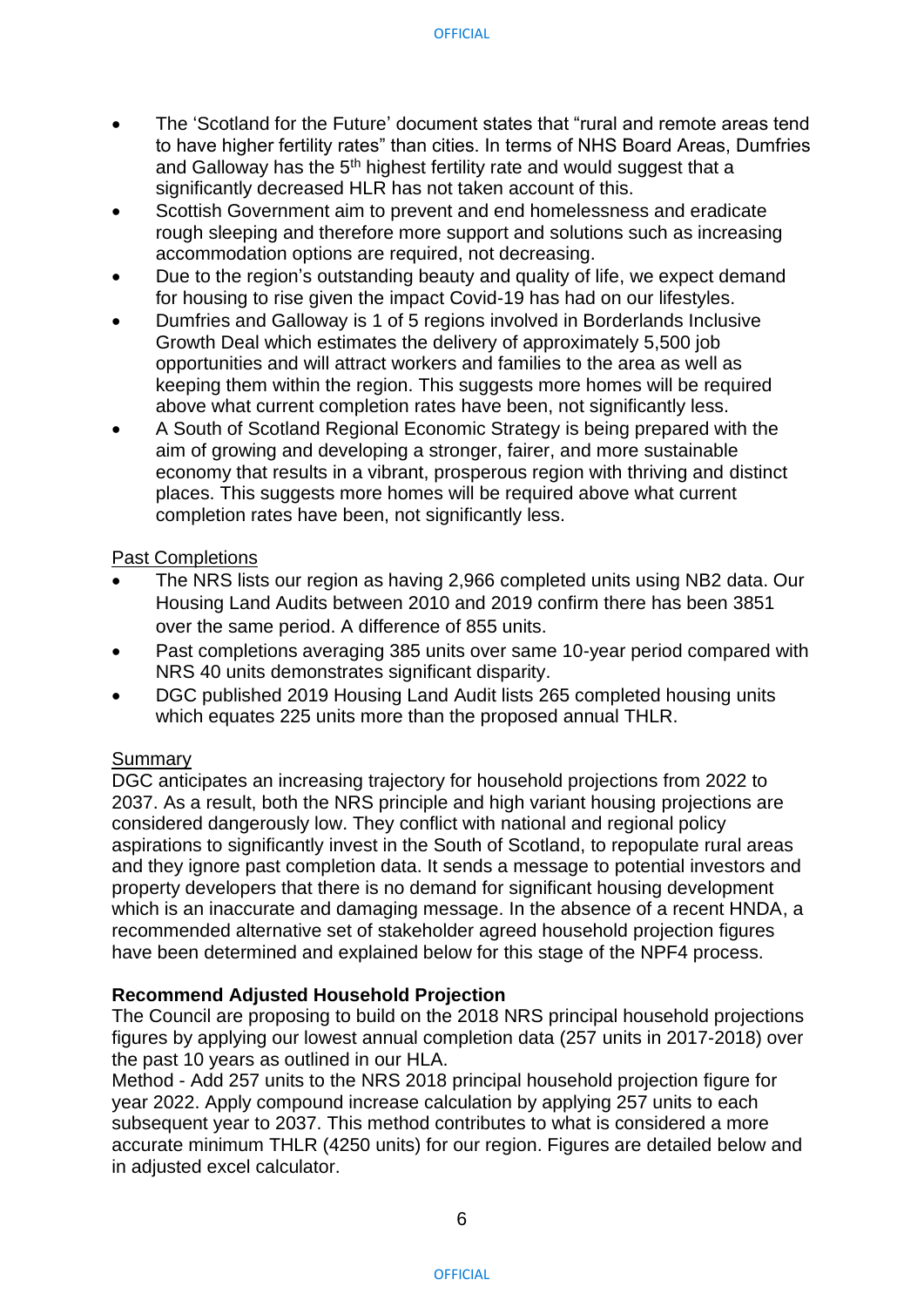| Year | 2022                                     | 2023                           | 20<br>N<br>4          | 2025          | 2026                              | N<br>$\tilde{8}$<br>$\blacktriangleright$                   | 2028                                  | 2029               | 2030                                              | 203                                | 2032                         | 2033                             | N<br>င္လ<br>4                                     | 2035                                          | 2036                             | 203<br>$\sim$         |
|------|------------------------------------------|--------------------------------|-----------------------|---------------|-----------------------------------|-------------------------------------------------------------|---------------------------------------|--------------------|---------------------------------------------------|------------------------------------|------------------------------|----------------------------------|---------------------------------------------------|-----------------------------------------------|----------------------------------|-----------------------|
| HHP  | 5<br>$\mathbf{v}$<br>∸<br>$\overline{2}$ | ∼<br>$\bullet$<br>Ĺ,<br>4<br>4 | 5<br>$\sim$<br>↘<br>0 | 5<br>328<br>8 | ↘<br>∸<br>$\cdot$<br>N<br>∸<br>ပာ | $\blacktriangleright$<br>∸<br>$\blacksquare$<br>4<br>∼<br>N | ↘<br>~<br>$\blacktriangleright$<br>82 | ∼<br>$\sim$<br>986 | ∼<br>N<br>$\overline{\phantom{0}}$<br>N<br>4<br>ယ | ∼<br>N<br>$\mathbf{v}$<br>ູ່<br>00 | ∼<br>N<br>÷<br><u>კ</u><br>↘ | ∼<br>ယ<br>$\cdot$<br>Ō<br>→<br>4 | ∼<br>ယ<br>$\overline{\phantom{0}}$<br>N<br>∼<br>∸ | ∼<br>ယ<br>ັບ $\overline{a}$<br>$\overline{8}$ | $\blacktriangleleft$<br>ω<br>582 | ∼<br>4<br>o<br>4<br>N |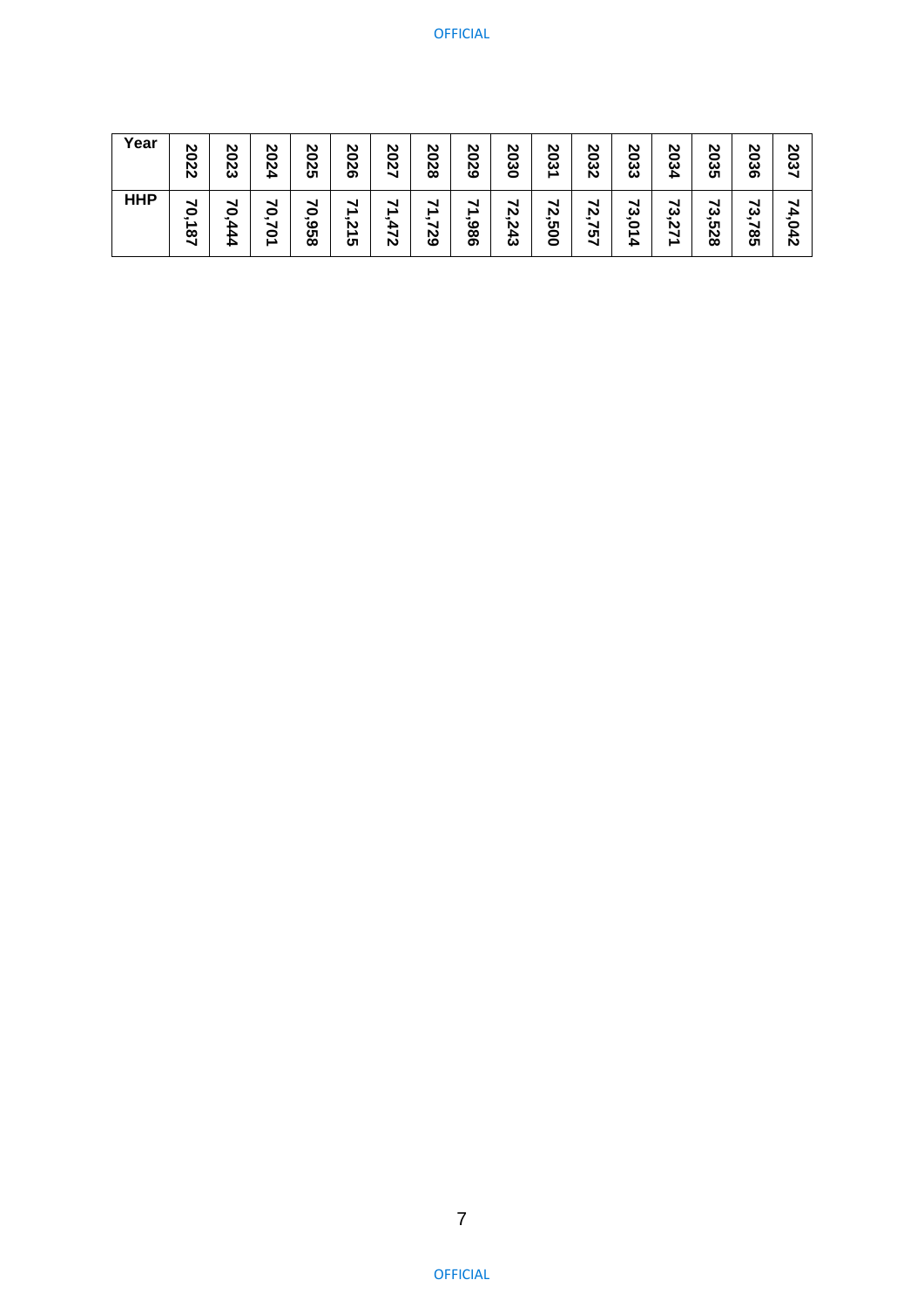### **TEMPLATE PART 2 – Existing Housing Need**

Existing need is driven by several factors such as homelessness, overcrowding and care and support needs. Most existing need can be responded to by in-situ measures such as adaptations (e.g. installing disability aids), transfers (moving into a more appropriate dwelling) and improvements. However, a small proportion of existing need must be met through additional units where in-situ solutions cannot be found, for example to tackle homelessness. The Scottish Government has suggested that existing need should be the number of households currently in temporary accommodation and also concealed and overcrowded households. The evidence base for the Scottish Government's figure is the Scottish Household Survey 2016-18 and Scotland Census 2011.

The Scottish Household Survey is a snapshot from a sample group of the general population in private residences in Scotland. It provides local authority estimates and the Scottish Government acknowledges its limitations particularly in relation to detail and geographical coverage. Scotland's Census is the official count of every person and household in the country. There has been a census in Scotland every 10 years since 1801, except 1941. The 2021 census in Scotland was moved to 2022 due to the impact of the COVID-19 pandemic. Therefore, the current census data is now 10 years old and has reduced in value as an effective evidence base as year on year changes have occurred. There have been a number of significant events that have further decreased the usefulness of this source such as the United Kingdom's exit from the European Union and also the COVID pandemic. Both of these will have a significant impact on population growth, particularly in rural areas.

It is recommended that for the purposes of identifying existing need, the local figure recorded as currently in temporary accommodation, 181, would be combined with overcrowded household figures sourced from the region's Common Housing Register waiting list, 476. This figure does not include those on the transfer list (267) as it is expected that when they are allocated a suitable home, it will allow the existing property to be occupied appropriately.

The latest HL1 figures for Dumfries and Galloway show that Homelessness applications have increased during 2020/21 when compared to 2019/20. This is of particular concern given the current COVID-19 related guidance which in most circumstances, makes it illegal to evict a tenant. Case duration has also increased during the same period from an average of 17 weeks to an average of 27 weeks. It is anticipated that once these protections are removed, there will be an increase in presentations. Therefore, it is important that sufficient housing land is allocated that allows new build developments to help alleviate this pressure. This may be through the provision of new properties for homeless applicants, or by reducing the burden on the Common Housing Register via the Affordable Housing Supply Programme.

It is also acknowledged that there is a high probability of additional overcrowded and/or concealed families living within the private sector however the local authority does not have accurate figures to represent these households and thus were not included. In addition, it is also important to recognise the role of housing in meeting the needs of some of the region's most vulnerable people, particularly to avoid the need for residential care or to alleviate delayed discharge from hospital.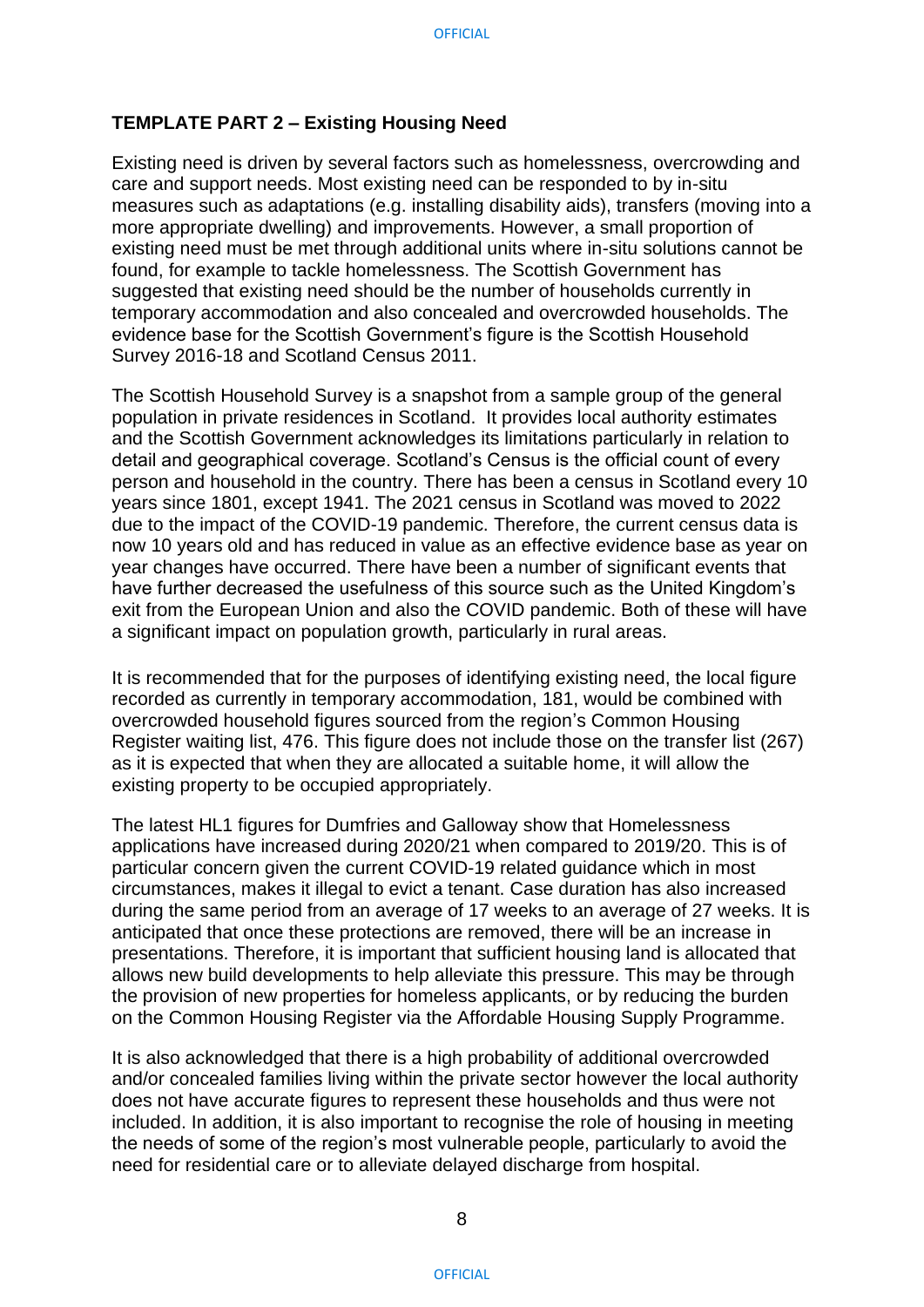Locally as part of the work of the Adult Health and Social Care Partnership, the Adult Supported Accommodation and Residential Placement Panel (ASARPP) seek to identify homes for people with a range of complex needs. It is anticipated that the majority of this need will be met via the Council's Strategic Housing Investment Plan. There are currently 63 people seeking housing provision via this route.

| <b>Temporary Accommodation</b>                  | 181 |
|-------------------------------------------------|-----|
| Overcrowded (not including transfer applicants) | 476 |
| <b>ASARPP</b>                                   | 63  |
| Total Existing Need                             | 720 |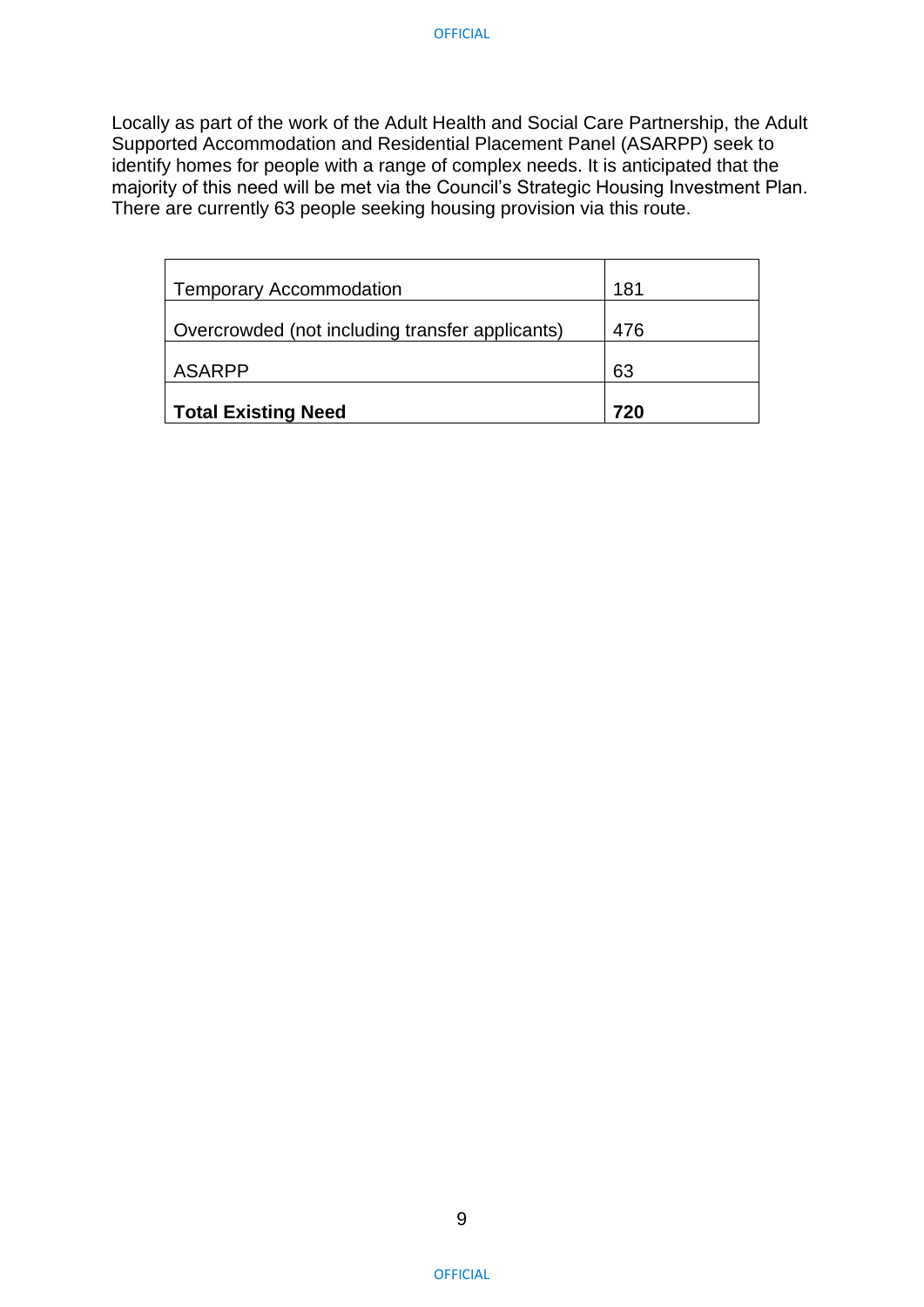## **TEMPLATE PART 3 – Flexibility Allowance**

No adjustment proposed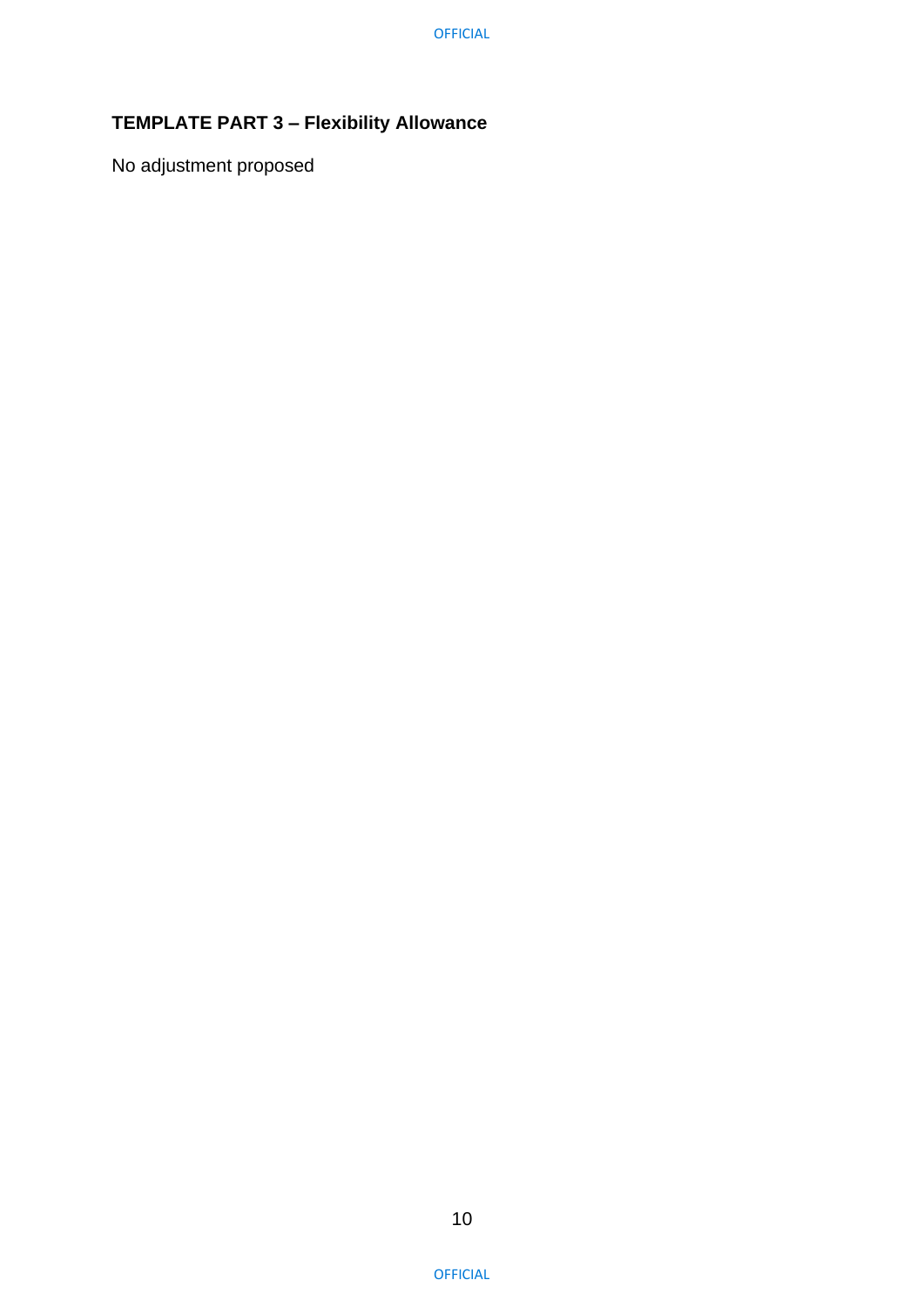## **TEMPLATE PART 4 – Locally Adjusted Estimate of Minimum All Tenure Housing Land Requirement**

Initial Default Estimate = 400

Adjusted Estimate = 4250

Templates Part 1 and 2 responses provide rationale for an adjustment to the minimum all-tenure housing land requirement. The attached adjusted calculator includes changes to Step 1 and Step 2.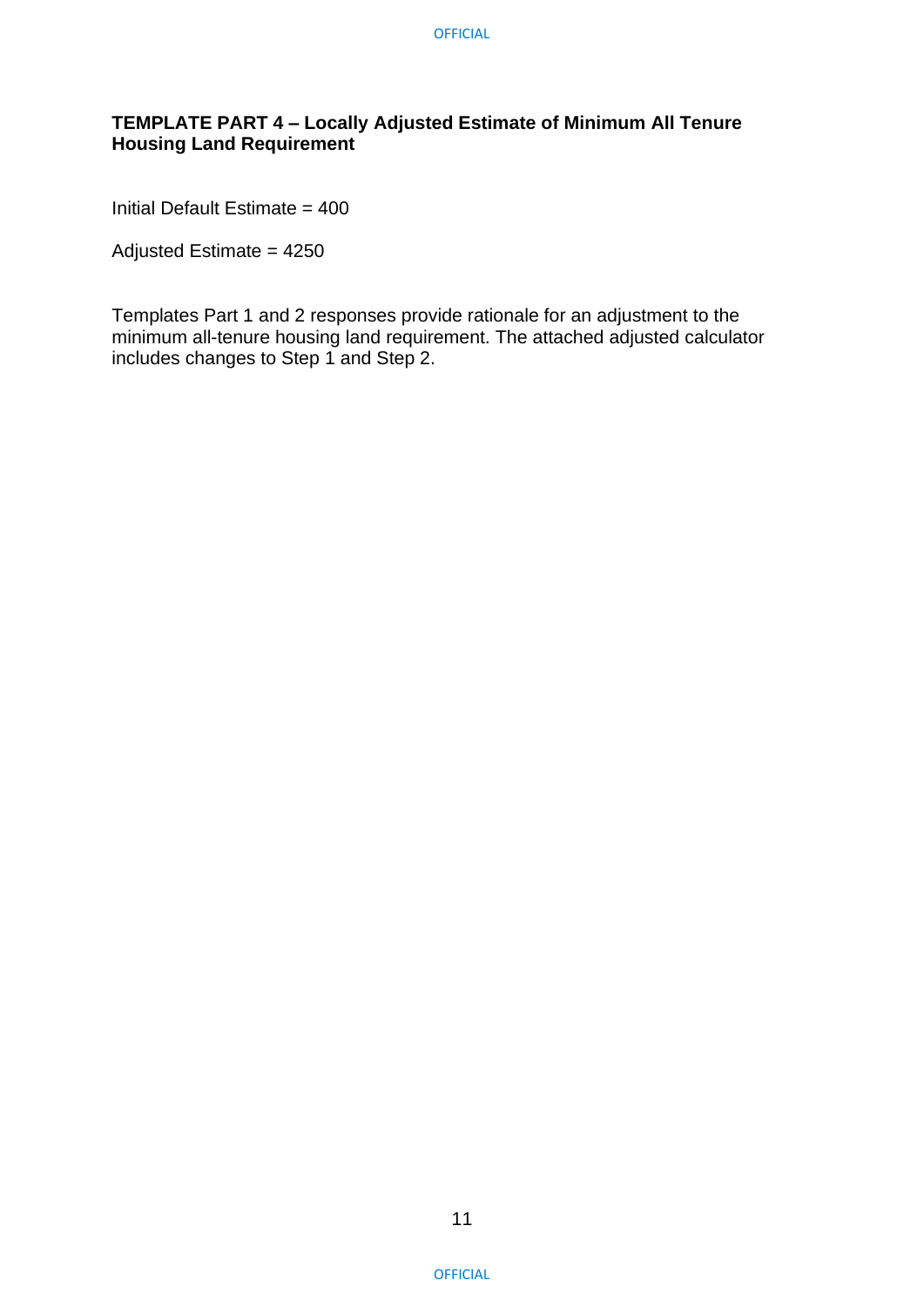## **TEMPLATE PART 5 – Housing Market Partnership (HMP) and Stakeholder Involvement**

List of HMP members

- Loreburn Housing Association
- Cunninghame Housing Association
- Dumfries and Galloway Housing Partnership
- Dumfries and Galloway Council Homeless
- Integrated Joint Board
- **Story Homes**

## Summary of HMP views

- Welcomed opportunity to comment on the issue and to be involved in the Housing Market Partnership.
- Consideration of the region's ageing population and how this future group want to / can be supported to live independently. Extra care developments will be key to this moving forward as people want to live in their own homes for longer. There is an initial trend of people wanting to live less in sheltered flatted developments which is going to drive the need for different housing upwards.
- Government policy around net zero carbon may increase requirements for "newer" type builds to replace historic builds that are uneconomical in delivering the heat demand requirements to be net zero carbon.

### HMP agreement

Has the HMP agreed your minimum housing land figure?

Yes

List of Additional Stakeholders South of Scotland Enterprise (SOSE)

Summary of Stakeholders Views

SOSE are submitting a letter to the NPF4 housing land team in support of Dumfries and Galloway Councils response.